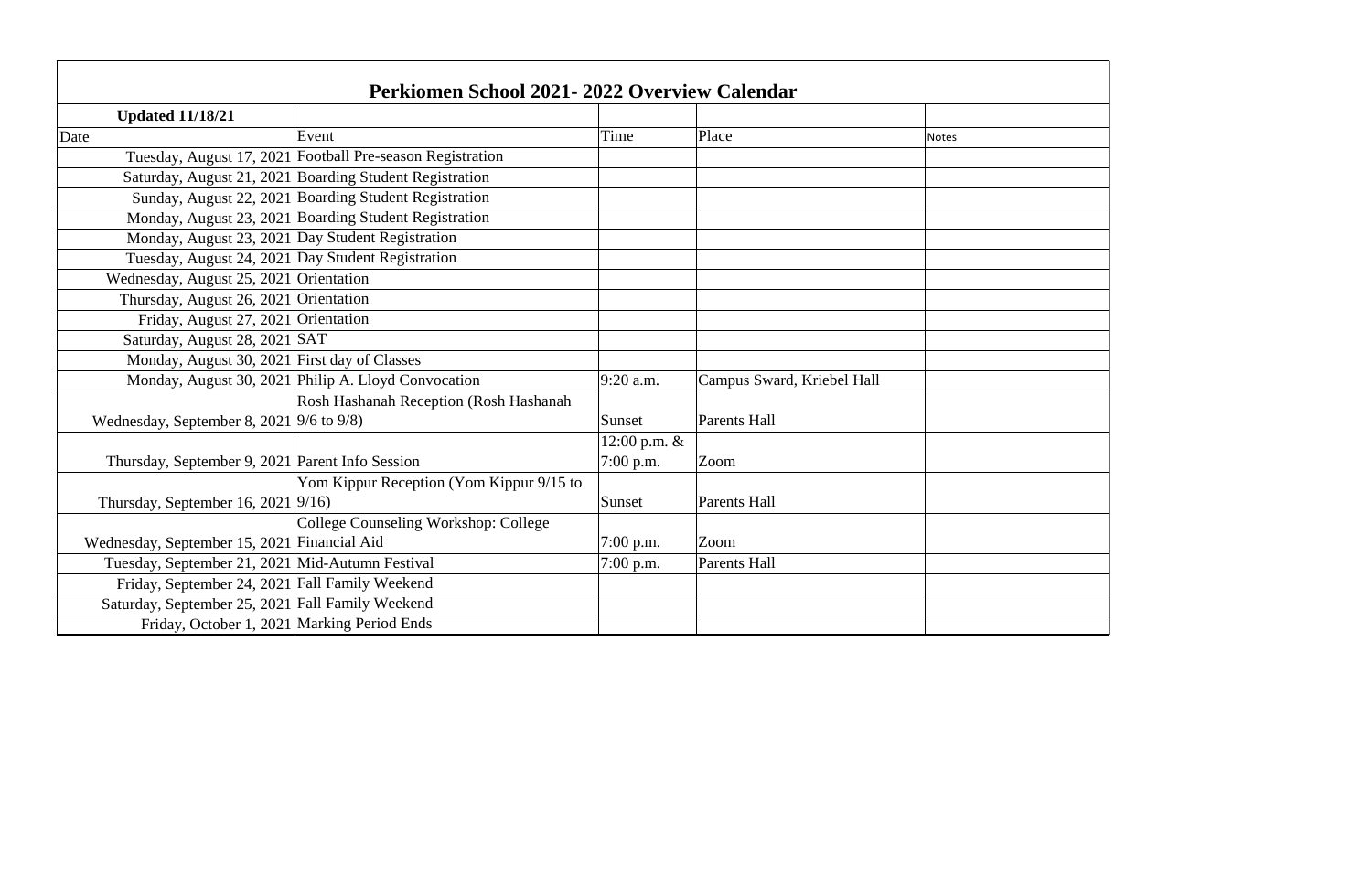| Long weekends begin after<br>classes on Friday.<br>Dormitories remain open on<br>Long Weekends. Varsity<br>athletes may have games on<br>long weekends. Boarders<br>are expected back on<br>campus by 7 pm on Monday<br>night. Classes resume on<br>Tuesday. |
|--------------------------------------------------------------------------------------------------------------------------------------------------------------------------------------------------------------------------------------------------------------|
| <b>Boarding students must</b>                                                                                                                                                                                                                                |
| return by 7 pm                                                                                                                                                                                                                                               |
|                                                                                                                                                                                                                                                              |
|                                                                                                                                                                                                                                                              |
|                                                                                                                                                                                                                                                              |
|                                                                                                                                                                                                                                                              |
|                                                                                                                                                                                                                                                              |
|                                                                                                                                                                                                                                                              |
|                                                                                                                                                                                                                                                              |
|                                                                                                                                                                                                                                                              |
|                                                                                                                                                                                                                                                              |
|                                                                                                                                                                                                                                                              |
|                                                                                                                                                                                                                                                              |
|                                                                                                                                                                                                                                                              |
|                                                                                                                                                                                                                                                              |
|                                                                                                                                                                                                                                                              |
|                                                                                                                                                                                                                                                              |
|                                                                                                                                                                                                                                                              |
|                                                                                                                                                                                                                                                              |
|                                                                                                                                                                                                                                                              |
|                                                                                                                                                                                                                                                              |
|                                                                                                                                                                                                                                                              |
|                                                                                                                                                                                                                                                              |
| Break begins at the                                                                                                                                                                                                                                          |
| conclusion of classes.                                                                                                                                                                                                                                       |
| Dormitories will remain                                                                                                                                                                                                                                      |
| open during breaks.                                                                                                                                                                                                                                          |
|                                                                                                                                                                                                                                                              |

|                                                     | Friday, October 1, 2021 Long Weekend $(10/1$ to $10/4)$         | $2:20$ p.m.      |                            | Long weekends begin af<br>classes on Friday.<br>Dormitories remain oper<br>Long Weekends. Varsit<br>athletes may have games<br>long weekends. Boarders<br>are expected back on<br>campus by 7 pm on Mon<br>night. Classes resume on<br>Tuesday. |
|-----------------------------------------------------|-----------------------------------------------------------------|------------------|----------------------------|-------------------------------------------------------------------------------------------------------------------------------------------------------------------------------------------------------------------------------------------------|
|                                                     |                                                                 |                  |                            | Boarding students must                                                                                                                                                                                                                          |
|                                                     | Monday, October 4, 2021 Long Weekend No Classes                 |                  |                            | return by 7 pm                                                                                                                                                                                                                                  |
| Tuesday, October 5, 2021 Classes Resume             |                                                                 | 8:00 a.m.        |                            |                                                                                                                                                                                                                                                 |
| Saturday, October 2, 2021 SAT                       |                                                                 |                  |                            |                                                                                                                                                                                                                                                 |
|                                                     | Tuesday, October 5, 2021 Partnering in Parenting: Mental Health | $7:00$ p.m.      | Zoom                       |                                                                                                                                                                                                                                                 |
| TBD                                                 | <b>Student Portraits</b>                                        |                  |                            |                                                                                                                                                                                                                                                 |
|                                                     | Friday, October 8, 2021   Admissions Open House                 |                  |                            |                                                                                                                                                                                                                                                 |
|                                                     | Monday, October 11, 2021 Hispanic & Latinx Heritage Dinner      | 6:00 p.m.        | Parents Hall               |                                                                                                                                                                                                                                                 |
| Wednesday, October 13, 2021 PSAT                    |                                                                 |                  |                            |                                                                                                                                                                                                                                                 |
|                                                     | Monday, October 18, 2021 Arts Week (10/18 to 10/23)             |                  |                            |                                                                                                                                                                                                                                                 |
| Thursday, October 21, 2021 Arts Week Celebration    |                                                                 | $7:00$ p.m.      | Krieble Theater, Kehs Hall |                                                                                                                                                                                                                                                 |
|                                                     | Friday, October 22, 2021 Fall Theatrical Performance            | 7:30 p.m.        | Krieble Theater, Kehs Hall |                                                                                                                                                                                                                                                 |
| Saturday, October 23, 2021 MARD                     |                                                                 |                  |                            |                                                                                                                                                                                                                                                 |
|                                                     | Saturday, October 23, 2021 Fall Theatrical Performance          | 7:30 p.m.        | Krieble Theater, Kehs Hall |                                                                                                                                                                                                                                                 |
|                                                     | Sunday, October 31, 2021 Parent Halloween Project               | $12:00$ p.m.     | Tinnerholm Way             |                                                                                                                                                                                                                                                 |
|                                                     |                                                                 | $12:00$ p.m. $&$ |                            |                                                                                                                                                                                                                                                 |
| Wednesday, November 3, 2021 Parent Info Session     |                                                                 | $7:00$ p.m.      | Zoom                       |                                                                                                                                                                                                                                                 |
| Thursday, November 4, 2021 Diwali Dessert Reception |                                                                 | $7:00$ p.m.      |                            |                                                                                                                                                                                                                                                 |
| Saturday, November 6, 2021 SAT                      |                                                                 |                  |                            |                                                                                                                                                                                                                                                 |
| Monday, November 15, 2021 Varsity Awards Ceremony   |                                                                 | 7:00 p.m.        | Zoom                       |                                                                                                                                                                                                                                                 |
| Friday, November 19, 2021 Fall Term Ends            |                                                                 |                  |                            |                                                                                                                                                                                                                                                 |
|                                                     |                                                                 |                  |                            | Break begins at the<br>conclusion of classes.<br>Dormitories will remain                                                                                                                                                                        |
| Friday, November 19, 2021 Fall Break Begins         |                                                                 | $ 2:20$ p.m.     |                            | open during breaks.                                                                                                                                                                                                                             |
| Thursday, November 25, 2021 Offices Closed          |                                                                 |                  |                            |                                                                                                                                                                                                                                                 |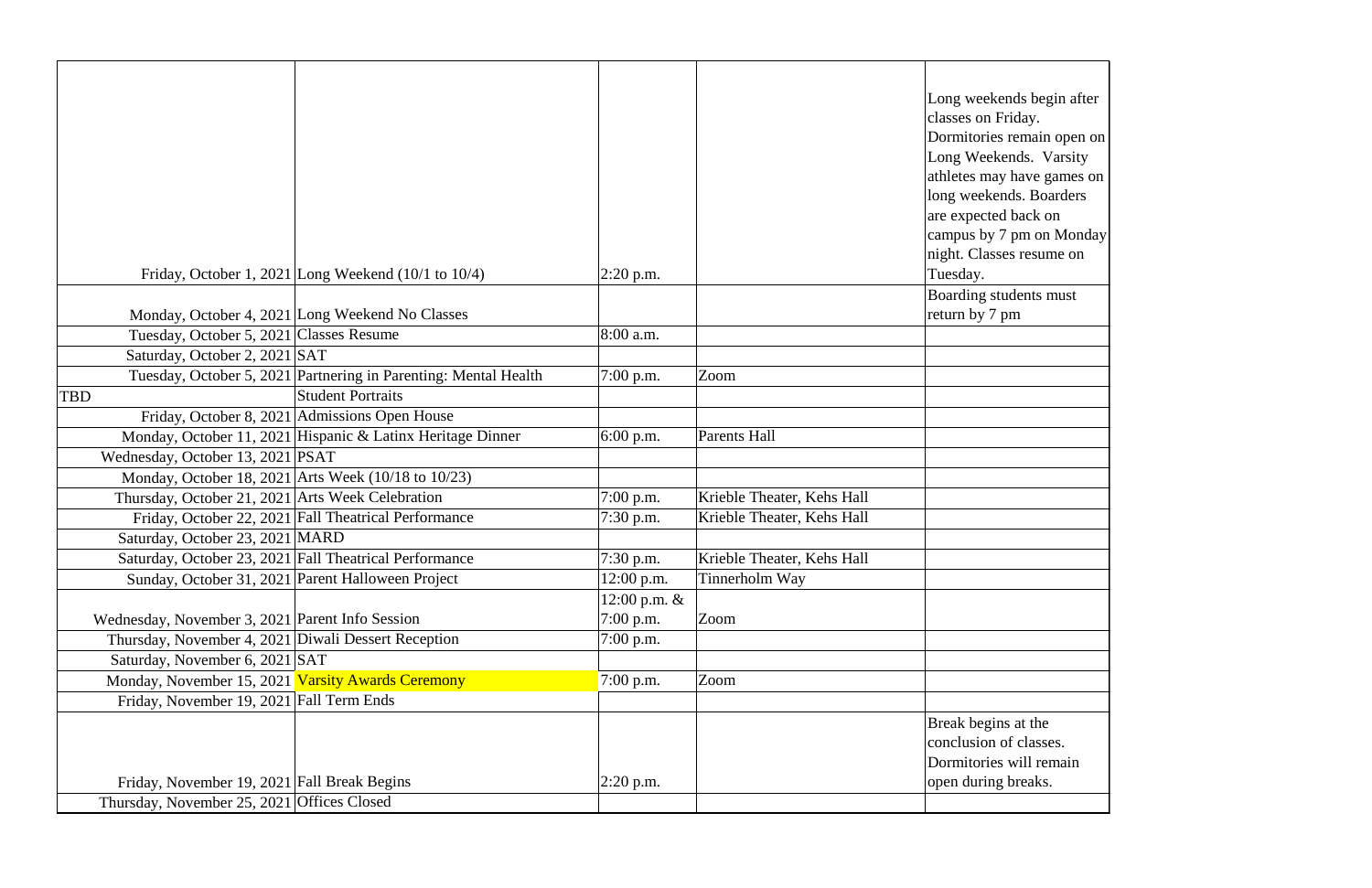|            | Friday, November 26, 2021 Offices Closed   |                                                                 |             |                              |                                                                                                                                                                                                                                                    |
|------------|--------------------------------------------|-----------------------------------------------------------------|-------------|------------------------------|----------------------------------------------------------------------------------------------------------------------------------------------------------------------------------------------------------------------------------------------------|
|            |                                            |                                                                 |             |                              | Boarding students must                                                                                                                                                                                                                             |
|            |                                            | Monday, November 29, 2021 Fall Break Ends                       |             |                              | return by 7 pm                                                                                                                                                                                                                                     |
|            |                                            | Monday, November 29, 2021 Parent Holiday Project                |             | Mesnier Chapel, Kriebel Hall |                                                                                                                                                                                                                                                    |
|            |                                            | Tuesday, November 30, 2021 Classes Resume                       | 8:00 a.m.   |                              |                                                                                                                                                                                                                                                    |
|            | Saturday, December 4, 2021 SAT             |                                                                 |             |                              |                                                                                                                                                                                                                                                    |
|            | Saturday, December 11, 2021 SSAT Test      |                                                                 |             |                              |                                                                                                                                                                                                                                                    |
|            |                                            | Sunday, December 12, 2021 Thomas Vespers Service                | $7:00$ p.m. | Mesnier Chapel, Kriebel Hall |                                                                                                                                                                                                                                                    |
|            |                                            | Sunday, December 12, 2021 Head of School Holiday Open House     | to follow   | Main floor, Carnegie Library |                                                                                                                                                                                                                                                    |
|            |                                            | Tuesday, December 14, 2021 Christmas & Karamu Dinner            | 6:00 p.m.   | Parents Hall                 |                                                                                                                                                                                                                                                    |
|            |                                            | Thursday, December 16, 2021 Winter Break Begins                 | $2:20$ p.m. |                              | Break begins at the<br>conclusion of classes.<br>Dormitories will remain<br>open during breaks.                                                                                                                                                    |
|            | Thursday, December 23, 2021 Offices Closed |                                                                 |             |                              |                                                                                                                                                                                                                                                    |
|            | Friday, December 24, 2021 Offices Closed   |                                                                 |             |                              |                                                                                                                                                                                                                                                    |
|            | Friday, December 31, 2021 Offices Closed   |                                                                 |             |                              |                                                                                                                                                                                                                                                    |
|            |                                            | Wednesday, January 5, 2022 Winter Break Ends                    |             |                              | Boarding students must<br>return by 7 pm                                                                                                                                                                                                           |
|            |                                            | Thursday, January 6, 2022 Classes Resume                        | 8:00 a.m.   |                              |                                                                                                                                                                                                                                                    |
|            |                                            | Tuesday, January 11, 2022 Partnering in Parenting: Open Mindset | $7:00$ p.m. | Zoom                         |                                                                                                                                                                                                                                                    |
|            |                                            | Monday, January 17, 2022 Martin Luther King Day of Service      |             |                              |                                                                                                                                                                                                                                                    |
| <b>TBD</b> |                                            | <b>Winter Concert</b>                                           |             | Krieble Theater, Kehs Hall   |                                                                                                                                                                                                                                                    |
|            | Saturday, January 22, 2022 SSAT Test       |                                                                 |             |                              |                                                                                                                                                                                                                                                    |
|            |                                            | Wednesday, January 26, 2022 Marking Period Ends                 |             |                              |                                                                                                                                                                                                                                                    |
|            |                                            | Thursday, January 27, 2022 Long Weekend $(1/27$ to $1/31)$      | $2:20$ p.m. |                              | Long weekends begin af<br>classes on Thursday.<br>Dormitories remain oper<br>Long Weekends. Varsity<br>athletes may have games<br>long weekends. Boarders<br>are expected back on<br>campus by 7 pm on Mon<br>night. Classes resume on<br>Tuesday. |

| <b>Boarding students must</b> |
|-------------------------------|
| return by 7 pm                |
|                               |
|                               |
|                               |
|                               |
|                               |
|                               |
|                               |
|                               |
| Break begins at the           |
| conclusion of classes.        |
| Dormitories will remain       |
| open during breaks.           |
|                               |
|                               |
|                               |
| Boarding students must        |
| return by 7 pm                |
|                               |
|                               |
|                               |
|                               |
|                               |
|                               |
|                               |
|                               |
|                               |
| Long weekends begin after     |
|                               |
| classes on Thursday.          |
| Dormitories remain open on    |
| Long Weekends. Varsity        |
| athletes may have games on    |
| long weekends. Boarders       |
| are expected back on          |
| campus by 7 pm on Monday      |
| night. Classes resume on      |
| Tuesday                       |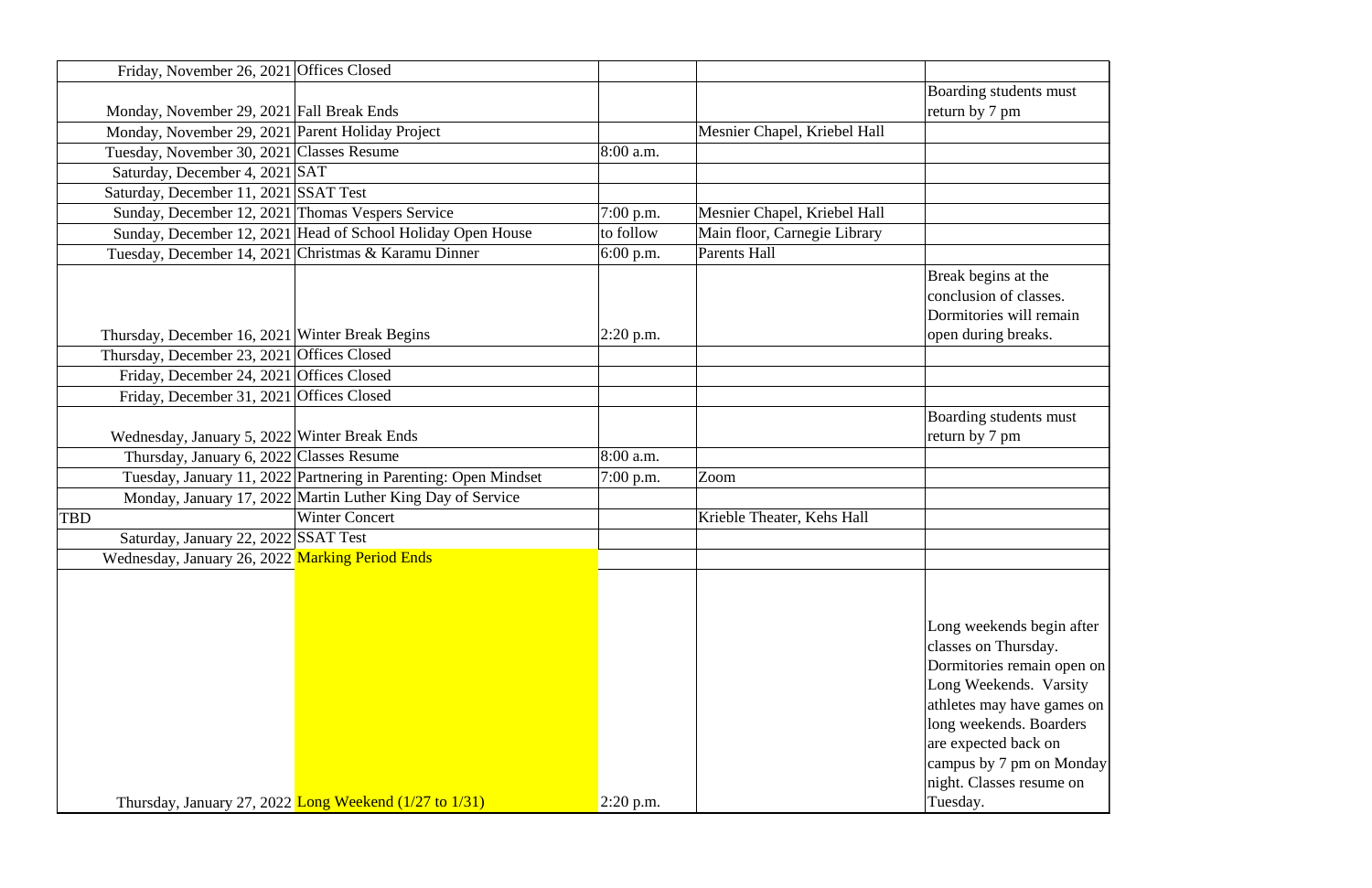|                                                 |                                                                   |                |                              | Boarding students must                                                                          |
|-------------------------------------------------|-------------------------------------------------------------------|----------------|------------------------------|-------------------------------------------------------------------------------------------------|
|                                                 | Monday, January 31, 2022 Long Weekend No Classes                  |                |                              | return by 7 pm                                                                                  |
|                                                 | College Counseling Workshop: Class of 2023                        |                |                              |                                                                                                 |
| Monday, January 31, 2022   Admissions Panel     |                                                                   | $7:00$ p.m.    | Mesnier Chapel, Kriebel Hall |                                                                                                 |
| Tuesday, February 1, 2022 Classes Resume        |                                                                   | 8:00 a.m.      |                              |                                                                                                 |
| Tuesday, February 1, 2022 Lunar New Year Dinner |                                                                   | $6:00$ p.m.    | <b>Parents Hall</b>          |                                                                                                 |
|                                                 |                                                                   | 12:00 p.m. $&$ |                              |                                                                                                 |
| Friday, February 11, 2022 Parent Info Session   |                                                                   | $7:00$ p.m.    | Zoom                         |                                                                                                 |
|                                                 | Wednesday, February 16, 2022 New Faculty Dinner & Workshop        | $6:00$ p.m.    |                              |                                                                                                 |
|                                                 | Friday, February 18, 2022 Musical Theatrical Performance          | 7:30 p.m.      | Krieble Theater, Kehs Hall   |                                                                                                 |
|                                                 | Saturday, February 19, 2022 Musical Theatrical Performance        | 7:30 p.m.      | Krieble Theater, Kehs Hall   |                                                                                                 |
|                                                 | Monday, February 21, 2022 Varsity Awards Ceremony                 | $7:00$ p.m.    | Mesnier Chapel, Kriebel Hall |                                                                                                 |
|                                                 | Monday, February 28, 2022 Black History Month Dinner              | 6:00 p.m.      | Parents Hall                 |                                                                                                 |
|                                                 | Tuesday, March 1, 2022 Partnering in Parenting: Happiness         | $7:00$ p.m.    | Zoom                         |                                                                                                 |
| Thursday, March 3, 2022 Winter Term Ends        |                                                                   |                |                              |                                                                                                 |
| Thursday, March 3, 2022 Spring Break Begins     |                                                                   | $2:20$ p.m.    |                              | Break begins at the<br>conclusion of classes.<br>Dormitories will remain<br>open during breaks. |
| Monday, March 21, 2022 Spring Break Ends        |                                                                   |                |                              | Boarding students must<br>return by 7 pm                                                        |
| Tuesday, March 22, 2022 Classes Resume          |                                                                   | 8:00 a.m.      |                              |                                                                                                 |
|                                                 |                                                                   | 12:00 p.m. $&$ |                              |                                                                                                 |
|                                                 | Thursday, March 24, 2022 Parent Info Session: Academic Scheduling | $7:00$ p.m.    | Zoom                         |                                                                                                 |
|                                                 | College Counseling Workshop: Athletic                             |                |                              |                                                                                                 |
| Wednesday, March 30, 2022 Recruiting            |                                                                   | $7:00$ p.m.    | Mesnier Chapel, Kriebel Hall |                                                                                                 |
|                                                 | Monday, April 4, 2022 Social Justice Week (4/4 to 4/8)            |                |                              |                                                                                                 |
| Saturday, April 9, 2022 DIBS                    |                                                                   |                |                              |                                                                                                 |
| Wednesday, April 13, 2022 Grandparents Day      |                                                                   | 9:00 a.m.      | Schumo Academic Center       |                                                                                                 |
| TBD                                             | <b>Spring Concert</b>                                             |                |                              |                                                                                                 |
| Monday, April 18, 2022 Passover Seder           |                                                                   | $6:00$ p.m.    | Parents Hall                 |                                                                                                 |
| Thursday, April 21, 2022 Marking Period Ends    |                                                                   |                |                              |                                                                                                 |
| Thursday, April 21, 2022 Prom                   |                                                                   |                |                              |                                                                                                 |

| dents must  |
|-------------|
| m           |
|             |
|             |
|             |
|             |
|             |
|             |
|             |
|             |
|             |
|             |
|             |
|             |
|             |
| s at the    |
| f classes.  |
| will remain |
| breaks.     |
| dents must  |
| m           |
|             |
|             |
|             |
|             |
|             |
|             |
|             |
|             |
|             |
|             |
|             |
|             |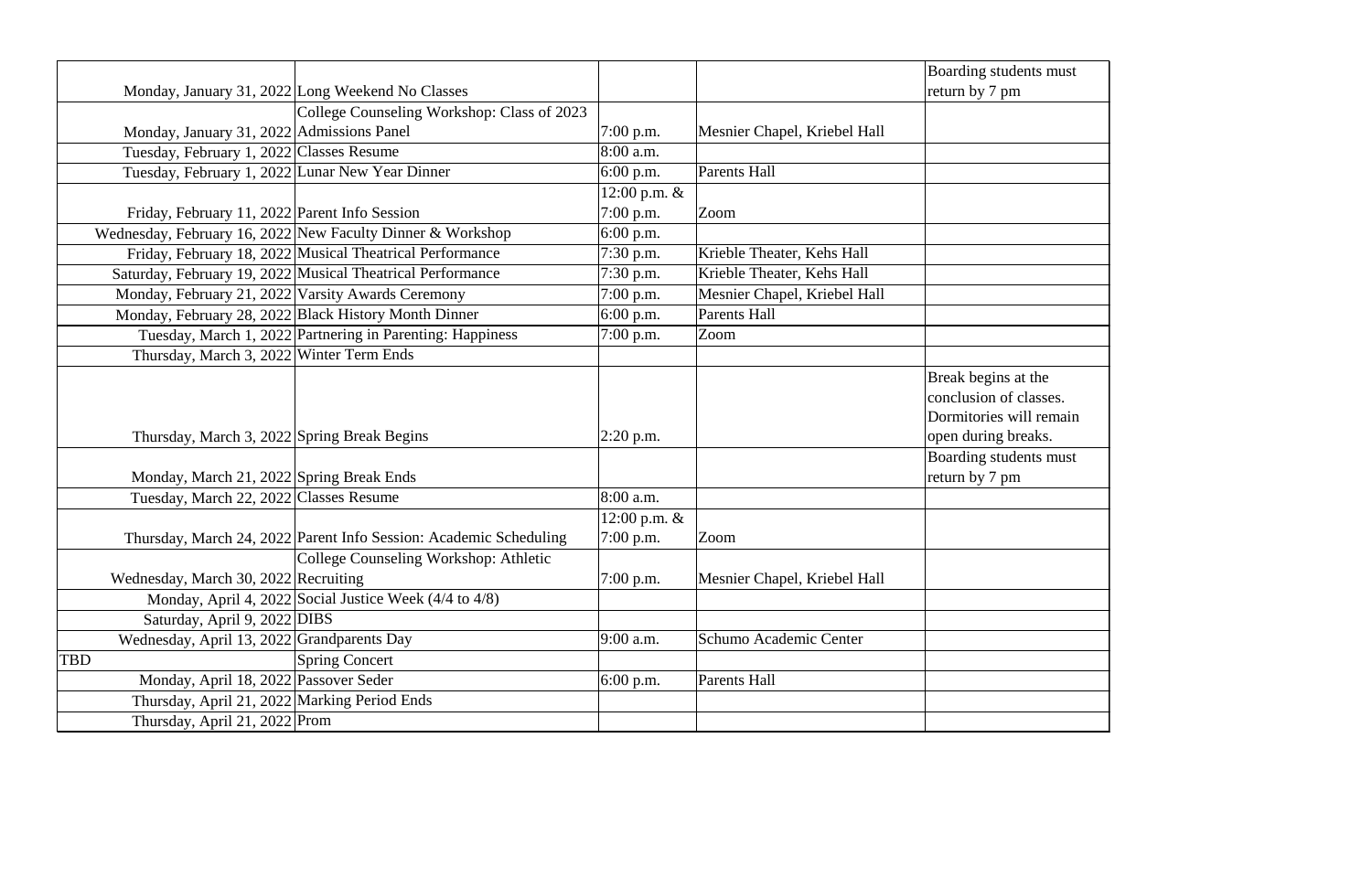|                                                 |                                                               |              |                              | Long weekends begin af<br>classes on Thursday.<br>Dormitories remain oper<br>Long Weekends. Varsit<br>athletes may have games<br>long weekends. Boarder |
|-------------------------------------------------|---------------------------------------------------------------|--------------|------------------------------|---------------------------------------------------------------------------------------------------------------------------------------------------------|
|                                                 |                                                               |              |                              | are expected back on<br>campus by 7 pm on Mor                                                                                                           |
|                                                 | Friday, April 22, 2022 Long Weekend No Classes (4/22 to 4/25) |              |                              | night. Classes resume or<br>Tuesday.                                                                                                                    |
|                                                 | Monday, April 25, 2022 Long Weekend No Classes (4/22 to 4/25) |              |                              | Boarding students must<br>return by 7 pm                                                                                                                |
| Friday, April 29, 2022 Reid Awards              |                                                               | 7:30 p.m.    | Krieble Theater, Kehs Hall   |                                                                                                                                                         |
|                                                 | Saturday, April 30, 2022 Middle School Fine Arts Fest         | $7:30$ p.m.  | Krieble Theater, Kehs Hall   |                                                                                                                                                         |
| Tuesday, May 3, 2022 Eid al-Fitr Dinner         |                                                               | $6:00$ p.m.  | <b>Parents Hall</b>          |                                                                                                                                                         |
|                                                 | Wednesday, May 4, 2022 10-20-30 Years of Service Ceremony     | 9:20 a.m.    | Mesnier Chapel, Kriebel Hall |                                                                                                                                                         |
| Saturday, May 7, 2022 SAT                       |                                                               |              |                              |                                                                                                                                                         |
|                                                 | Cum Laude Induction & Institute Declaration                   |              |                              |                                                                                                                                                         |
| Monday, May 9, 2022 Ceremony                    |                                                               | 8:00 p.m.    | Mesnier Chapel, Kriebel Hall |                                                                                                                                                         |
|                                                 | Monday, May 23, 2022 Varsity Awards Ceremony                  | $7:00$ p.m.  | Mesnier Chapel, Kriebel Hall |                                                                                                                                                         |
| Wednesday, May 25, 2022 Middle School Moving Up |                                                               | 6:30 p.m.    | Mesnier Chapel, Kriebel Hall |                                                                                                                                                         |
|                                                 | Thursday, May 26, 2022 Commencement & Baccalaureate Rehearsal | $ 2:20$ p.m. | Campus Sward, Kriebel Hall   |                                                                                                                                                         |
|                                                 | Thursday, May 26, 2022 Upper School Award Ceremony (9-12)     | 9:20 a.m.    | Zeller Field                 |                                                                                                                                                         |
|                                                 | Thursday, May 26, 2022 Art Installation Ribbon Cutting        | to follow    |                              |                                                                                                                                                         |
| Thursday, May 26, 2022 Spring Term Ends         |                                                               | $2:20$ p.m.  |                              |                                                                                                                                                         |
| Thursday, May 26, 2022 Underclass depart        |                                                               | $2:20$ p.m.  |                              | Underclass students are<br>welcome to attend all<br>Commencement events.<br>Students may arrange<br>extended stays in the<br>dormitories through June   |
| Friday, May 27, 2022 Baccalaureate              |                                                               | $7:00$ p.m.  | Zeller Field                 |                                                                                                                                                         |
| Saturday, May 28, 2022 Commencement             |                                                               | 10:00 a.m.   | Campus Sward, Kriebel Hall   |                                                                                                                                                         |